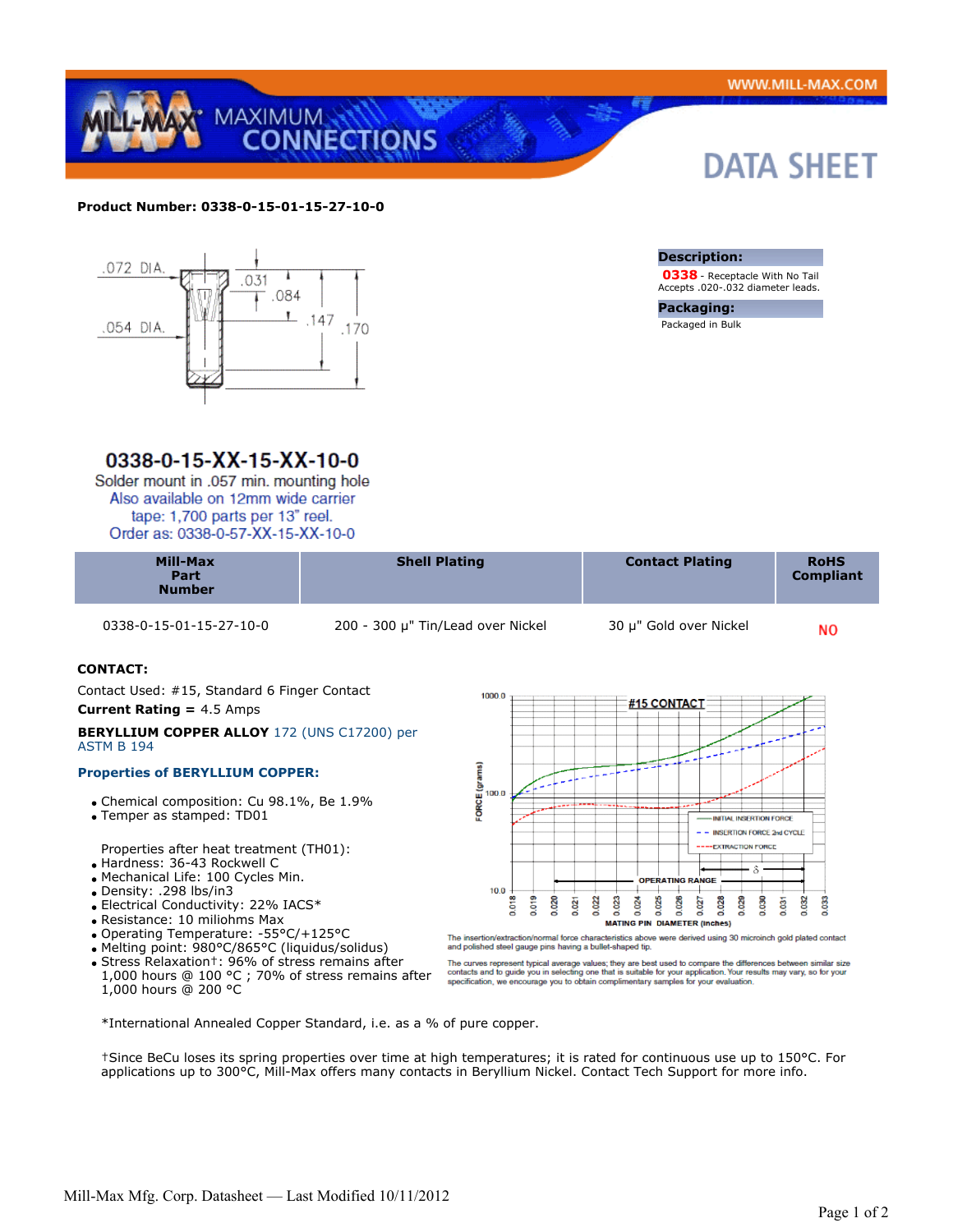#### **SHELL MATERIAL:**

**BRASS ALLOY** (UNS C36000) per ASTM B 16 Note: Swage Pins are Annealed

#### **Properties of BRASS ALLOY:**

- Chemical composition: Cu 61.5%, Zn 35.4%, Pb 3.1%†
- Hardness as machined: 80-90 Rockwell B
- Density: .307 lbs/in3
- Electrical conductivity: 26% IACS\*
- Melting point: 900°C/885°C (liquidus/solidus)

†(3 to 4% lead is used to permit "free machining" and is permitted by EC Directive 2002/95Annex 6; so all pin materials are RoHS compliant)

\*International Annealed Copper Standard, i.e. as a % of pure copper.

#### **Certificate of Compliance:**

This is to Certify that the product described above is manufactured to Mill-Max quality standards in accordance with all applicable specifications and drawing. Mill-Max certifies this product to be free from defects of materials and workmanship.

This Certificate of Compliance covers the following requirements:

- Dimensional (all features verified to be within tolerances described on the applicable drawing).
- Raw Material (materials and properties verified to be as described on the applicable drawing).
- Plating (platings as required, thickness verified, and performance including solderability per mil-standard).
- Performance (insertion extraction or other force requirements as described on the applicable drawing).

## **Compliance Statement for Registration, Evaluation, Authorization and Restriction of Chemicals (REACH)**

#### Reference:

1. Regulation EC No 1907/2006 of the European Parliament and of the Council of 18 December 2006, concerning the Registration, Evaluation, Authorization and Restriction of Chemicals (REACH)

2. ECHA, Candidate list of Substances of Very High Concern (SVHC) http://echa.europa.eu/reach\_en.asp

Mill-Max is aware of the regulation and the SVHC list the EU published (referenced above). Mill-Max does not produce or sell any of the listed substances in their homogeneous form. These substances are not intentionally added during the manufacturing of any Mill-Max products. To our knowledge, our products do not contain the substances described on the ECHA SVHC list. Testing is not performed for materials and substances that were not intentionally added. No warranty, liability of indemnification is expressed or implied with this information. Mill-Max maintains surveillance of the ECHA website to obtain the latest information and periodically reviews the SVHC list for changes and additions.